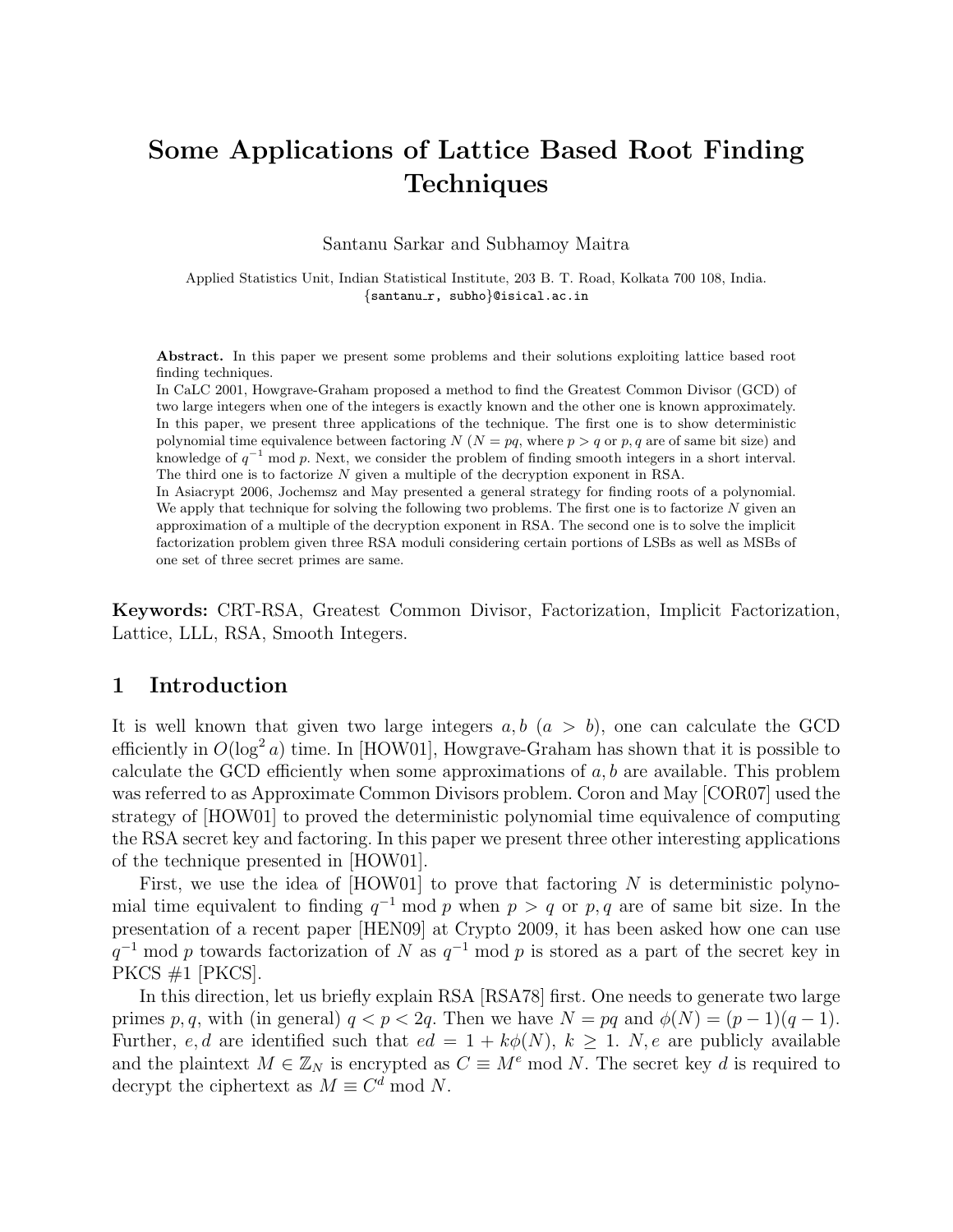To make the decryption process faster, the Chinese Remainder Theorem has been exploited and the model is well known as CRT-RSA [QUI82,WIE90]. The encryption technique is same as RSA, but the decryption process is little different. Instead of one decryption exponent as in standard RSA, two decryption exponents  $(d_p, d_q)$  are required in this case, where  $d_p \equiv d \mod (p-1)$  and  $d_q \equiv d \mod (q-1)$ . To decrypt the ciphertext C, one needs to calculate both  $C_p \equiv C^{d_p} \mod p$  and  $C_q \equiv C^{d_q} \mod q$ . From  $C_p$ ,  $C_q$  one can get the plaintext M by the application of CRT using  $q^{-1}$  mod p. This is the reason,  $q^{-1}$  mod p is stored in the secret key part of PKCS  $#1$  [PKCS].

One may be tempted to consider the following method to factorize  $N$  from the knowledge of  $q^{-1}$  mod p, which does not actually work. Consider  $q_1 = q^{-1}$  mod p. Given N, one can easily calculate  $q_2 = q_1^{-1} \mod N$  using Extended Euclidean Algorithm. Now  $q_2q_1 - 1$  is divisible by N and hence  $q_2q_1 - 1$  is divisible by p. Thus,  $q_2 \equiv q_1^{-1} \mod p \equiv q \mod p$ . If  $q_2$ would have been less than p, then  $q_2 = q$  and the factorization will be immediate. However, in general,  $q_2$  is of  $O(N)$  and not less than p. Thus this method does not work and we need to look for a lattice based strategy which we explain in Section 2.1.

Next we consider the problem of finding smooth integers in a small interval [BON00]. Finding smooth numbers is important for application in the well known factorization algorithms such as quadratic sieve [POM84] and number field sieve [LEN93]. We study the results of [BON00] and show that slightly improved outcome could be achieved using a different strategy following the idea of [HOW01]. This is presented in Section 2.2.

The paper [RSA78] itself presents a probabilistic polynomial time algorithm that, on input  $N, e, d$ , provides the factorization of N. It has been proved that [MAY04,COR07] given N, e, d, one can factor N in deterministic poly(log N) time provided ed  $\leq N^2$ . In Section 2.3, we consider a slightly different scenario when a multiple of d say  $\mu d$  is known, but d is not known. Given that  $\mu$  is very large, it is not possible to factorize  $\mu d$  easily. Thus to factorize  $N$  in such a scenario, we need to consider different approach. We exploit the idea of [HOW01] again and prove that given  $\mu d, e, N$ , one can factor N provided  $\mu < N$ . The time complexity of our deterministic algorithm is  $e \cdot O(\log N)$ . Indeed, the algorithm is not feasible for large e. However, the most popular mode of RSA considers small e, say of the order of  $2^{16} + 1$ . In such a scenario, the algorithm works in poly(log N) time.

To extend the problem little further, in Section 3.1, we assume that instead of  $\mu d$ , some approximation of it is available. We note that the idea of finding roots of a polynomial as described in [ELL06] can be suitably exploited here.

Finally, in Section 3.2, we study the implicit factorization problem introduced in [MAY09]. Consider  $N_1 = p_1q_1, N_2 = p_2q_2, \ldots, N_k = p_kq_k$ , where  $p_1, p_2, \ldots, p_k$  and  $q_1, q_2, \ldots, q_k$  are primes. It is also considered that  $p_1, p_2, \ldots, p_k$  are of same bit size and so are  $q_1, q_2, \ldots, q_k$ . Given that certain portions of bit pattern in  $p_1, p_2, \ldots, p_k$  are common, the question is under what conditions it is possible to factor  $N_1, N_2, \ldots, N_k$  efficiently. Several results in this direction are presented in [MAY09,SAR09,SAR09A,FAU10]. Here we consider the case for  $k = 3$ , when certain portions of MSBs as well as LSBs of  $p_1, p_2$  and  $p_3$  are same. This case has not been covered earlier.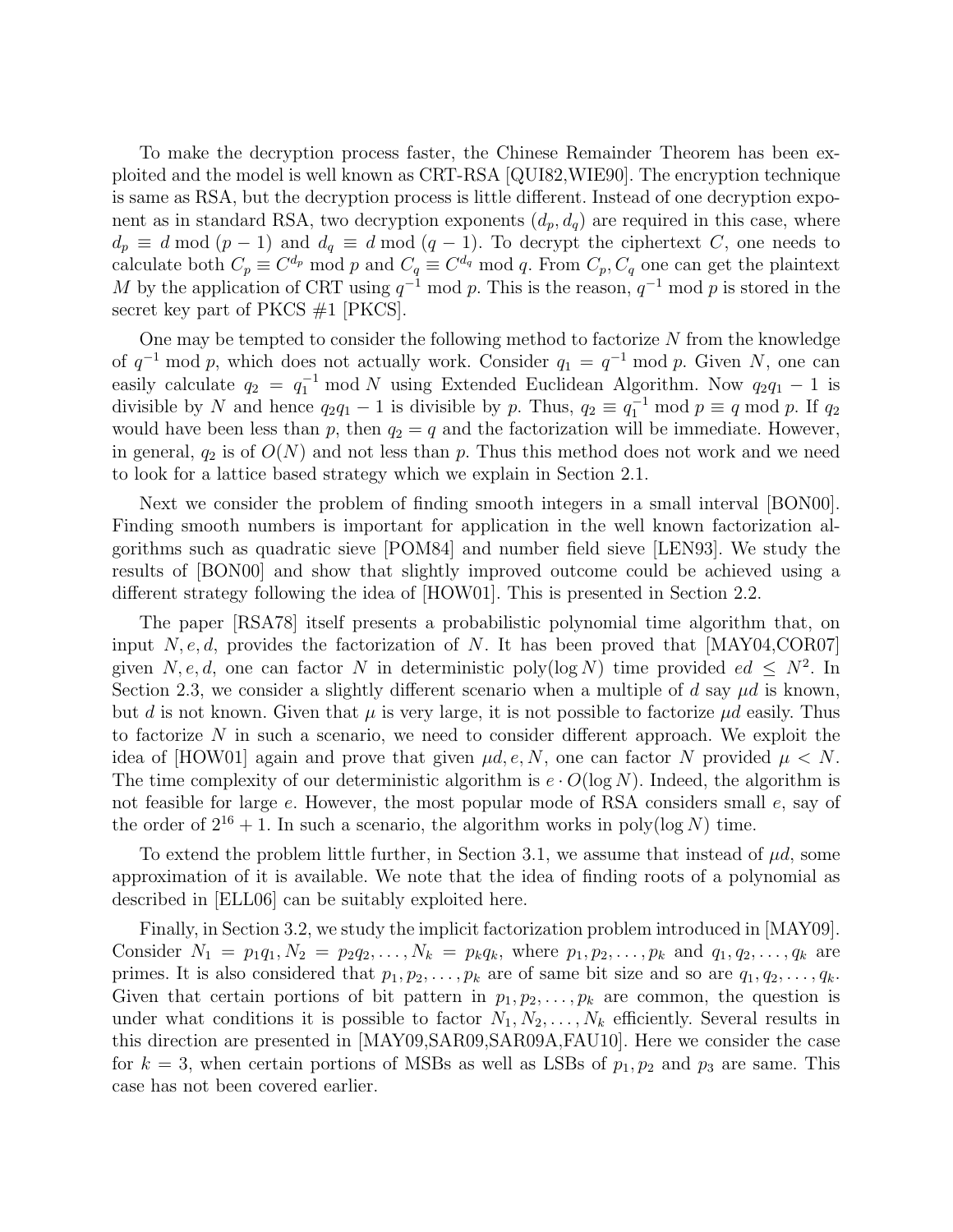# 2 Applications of Approximate Integer Common Divisor Problem [HOW01]

For our purpose we need the following two results. We first state the following one due to Howgrave-Graham [HOW97].

**Lemma 1.** Let  $h(x) \in \mathbb{Z}[x]$  be the sum of at most  $\omega$  monomials. Suppose that  $h(x^{(0)}) \equiv$ 0 mod  $N^m$  where  $|x^{(0)}| \le X$  and  $||h(xX)|| < \frac{N^m}{\sqrt{\omega}}$ . Then  $h(x^{(0)}) = 0$ .

We also note that the basis vectors of an LLL-reduced basis fulfill the following property [LLL82].

**Lemma 2.** Let L be an integer lattice of dimension  $\omega$ . The LLL algorithm applied on L outputs a reduced basis of L spanned by  $\{v_1, \ldots, v_{\omega}\}\$  with

$$
||v_1|| \le ||v_2|| \le \ldots \le ||v_i|| \le 2^{\frac{\omega(\omega-1)}{4(\omega+1-i)}} \det(L)^{\frac{1}{\omega+1-i}}, \text{ for } i = 1,\ldots,\omega,
$$

in polynomial time of dimension  $\omega$  and the bit size of the entries of L.

# 2.1 Equivalence of finding  $q^{-1}$  mod p and factorization

The following theorem proves the main result towards the equivalence.

**Theorem 1.** Assume  $N = pq$ , where p, q are primes and  $p \approx N^{\gamma}$ . Suppose an approximation  $p_0$  of  $p$  is known such that  $|p-p_0| < N^{\beta}$ . Given  $q^{-1}$  mod  $p$ , one can factor N deterministically in poly(log N) time when  $\beta - 2\gamma^2 < 0$ .

*Proof.* Let  $q_1 = q^{-1} \mod p$ . So we can write  $qq_1 = 1 + k_1p$  for some positive integer  $k_1$ . Multiplying both sides by p, we get  $q_1N = p + k_1p^2$ . That is, we have  $q_1N - p = k_1p^2$ . Let  $x_0 = p - p_0$ . Thus, we have  $q_1N - p_0 - x_0 = k_1p^2$ . Also we have  $N^2 = p^2q^2$ . Our goal is to recover  $x_0$  from  $q_1N - p_0$  and  $N^2$ .

Note that  $p^2$  is the GCD of  $q_1N - p_0 - x_0$  and  $N^2$ . In this case  $q_1N - p_0$  and  $N^2$  is known, i.e., one term  $N^2$  is exactly known and the other term  $q_1N - p_0 - x_0$  is approximately known. This is exactly the Partially Approximate Common Divisor Problem (PACDP) [HOW01] and we follow a similar technique to solve this as explained below. This will provide the error term  $-x_0$ , which added to the approximation  $q_1N - p_0$ , gives the exact term  $q_1N - p_0 - x_0$ .

Take  $X = N^{\beta}$  as an upper bound of  $x_0$ . Then we consider the shift polynomials

$$
g_{ij}(x) = x^{i}(q_{1}N - p_{0} + x)^{j}N^{2(m-j)}
$$
  
for  $i = 0, 0 \le j \le m$  and  $j = m, 1 \le i \le t$ , (1)

where m, t are fixed non-negative integers. Clearly,  $g_{ij}(-x_0) \equiv 0 \mod (p^{2m})$ .

We construct the lattice L spanned by the coefficient vectors of the polynomials  $g_{ij}(xX)$ in (1). One can check that the dimension of the lattice L is  $\omega = m+t+1$  and the determinant of  $L$  is

$$
det(L) = X^{\frac{(m+t)(m+t+1)}{2}} N^{2\frac{m(m+1)}{2}} = X^{\frac{(m+t)(m+t+1)}{2}} N^{m(m+1)}.
$$
 (2)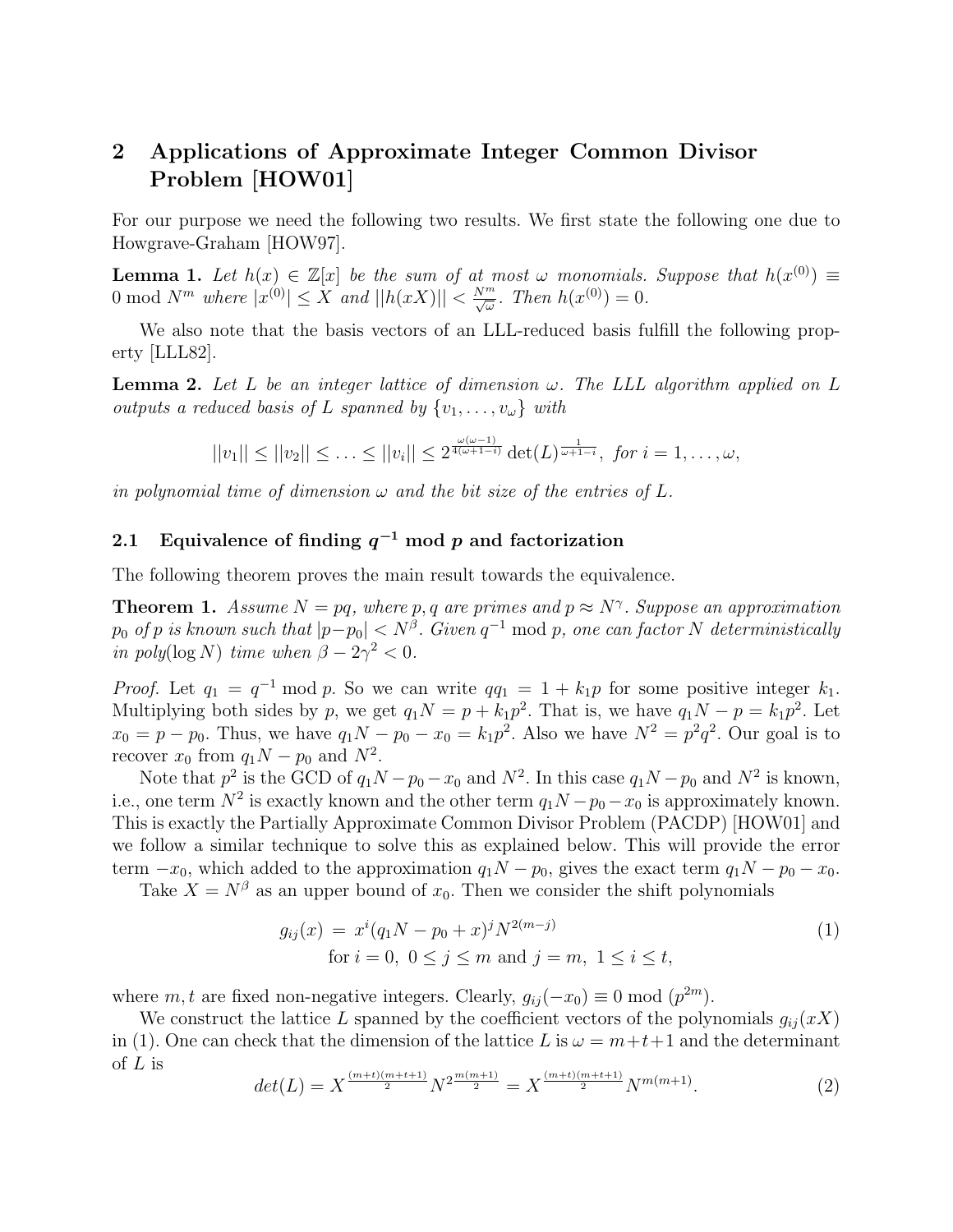Using Lattice reduction on  $L$  by LLL algorithm [LLL82], one can find a non-zero vector  $b$ whose norm  $||b||$  satisfies  $||b|| \leq 2^{\frac{\omega-1}{4}} (det(L))^{\frac{1}{\omega}}$ . The vector b is the coefficient vector of the polynomial  $h(xX)$  with  $||h(xX)|| = ||b||$ , where  $h(x)$  is the integer linear combination of the polynomials  $g_{ij}(x)$ . Hence  $h(-x_0) \equiv 0 \mod (p^{2m})$ . To apply Lemma 1 and Lemma 2 for finding the integer root of  $h(x)$ , we need

$$
2^{\frac{\omega-1}{4}}(\det(L))^{\frac{1}{\omega}} < \frac{p^{2m}}{\sqrt{\omega}}.\tag{3}
$$

Neglecting small constant terms, we can rewrite (3) as  $det(L) < p^{2m\omega}$ . Substituting the expression of  $det(L)$  from (2) and using  $X = N^{\beta}, p \approx N^{\gamma}$  we get

$$
\frac{(m+t)(m+t+1)}{2}\beta + m(m+1) < 2m(m+t+1)\gamma. \tag{4}
$$

Let  $t = \tau m$ . Then neglecting the terms of  $o(m^2)$  we can rewrite (4) as

$$
\frac{\tau^2 \beta}{2} + (\beta - 2\gamma)\tau + \frac{\beta}{2} - 2\gamma + 1 < 0. \tag{5}
$$

Now, the optimal value of  $\tau$  to minimize the left hand side of (5) is  $\frac{2\gamma-\beta}{\beta}$ . Putting this optimal value in (5), we get  $\beta - 2\gamma^2 < 0$ .

Our strategy uses LLL [LLL82] algorithm to find  $h(x)$  and then calculates the integer root of  $h(x)$ . Both these steps are deterministic polynomial time in log N. Thus the result.  $\square$ 

**Corollary 1.** Factoring N is deterministic polynomial time equivalent to finding  $q^{-1}$  mod p, where  $N = pq$  and  $p > q$ .

*Proof.* When no approximation of p is given, then  $\beta$  in the Theorem 1 is equal to  $\gamma$ . Putting  $\beta = \gamma$  in the condition  $\beta - 2\gamma^2 < 0$ , we get  $\gamma > \frac{1}{2}$ . This requirement forces the condition that  $p > q$ . Also, it is trivial to note that if the factorization of N is known then one can efficiently compute  $q^{-1}$  mod p. Thus the proof.  $\square$ 

**Corollary 2.** Factoring N is deterministic polynomial time equivalent to finding  $q^{-1}$  mod p, where  $N = pq$  and p, q are of same bit size.

*Proof.* The proof of the case  $p > q$  is already taken care in Corollary 1. Now consider  $q > p$ . When p, q are of same bit size and  $p < q$ , then  $p < q < 2p$ , i.e.,  $\sqrt{\frac{N}{2}}$  $\frac{\overline{N}}{2}$  < p <  $\sqrt{N}$  and √  $\overline{N} < q < \sqrt{2N}$ .

Now if we take  $p_0 =$ √  $\overline{N}$  then  $|p-p_0| < (1-\frac{1}{\sqrt{2}})$  $\frac{1}{2})$ √  $\overline{N} < \frac{N^{\frac{1}{2}}}{2} = N^{\frac{1}{2} - \frac{\log 2}{\log N}}$ . Also  $p >$  $N^{\frac{1}{2}-\frac{\log 2}{2\log N}}$ . So in this case we can take  $\beta = \frac{1}{2} - \frac{\log 2}{\log N}$  $\frac{\log 2}{\log N}$  and  $\gamma > \frac{1}{2} - \frac{\log 2}{2 \log N}$  $\frac{\log 2}{2 \log N}$ . Thus,  $\beta - 2\gamma^2 <$  $\frac{1}{2} - \frac{\log 2}{\log N} - 2(\frac{1}{2} - \frac{\log 2}{2 \log N})$  $\frac{\log 2}{2 \log N}$ )<sup>2</sup> =  $-\frac{\log^2 2}{2 \log^2 N}$  $\frac{\log^2 2}{2 \log^2 N}$  < 0. Hence in this situation one can factor N following Theorem 1.  $\Box$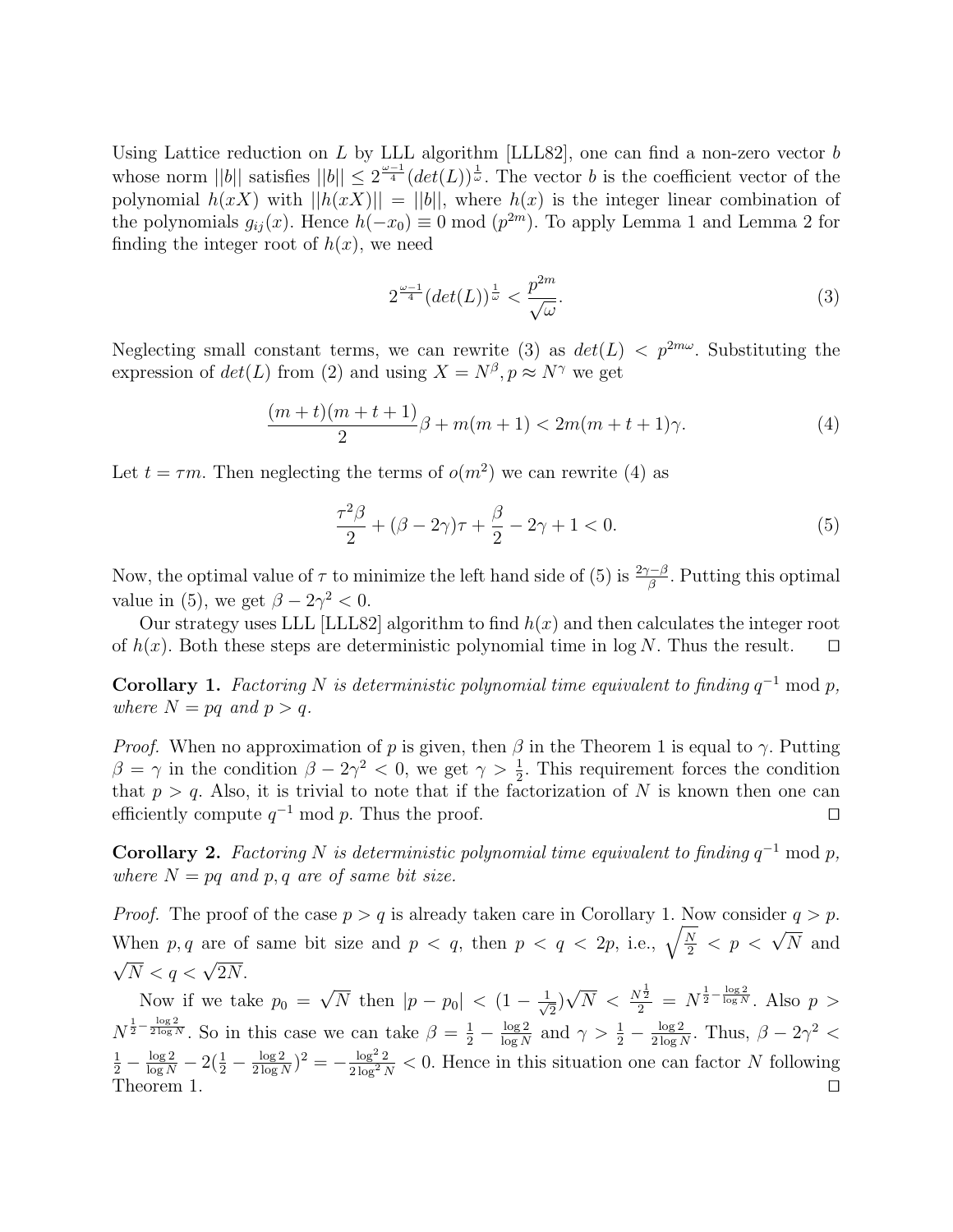It needs to be studied how the situation can be tackled when  $p$  is significantly smaller than  $q$ .

Now let us describe the experimental result. We have implemented the program in SAGE 4.1 over Linux Ubuntu 8.10 on a laptop with Dual CORE Intel(R) Pentium(R) D CPU 1.83 GHz, 2 GB RAM and 2 MB Cache. Note that our result in Theorem 1 holds when the lattice dimension approaches to infinity. Since in practice we use finite lattice dimension, we may not reach the bound presented in Theorem 1. For experiments, we consider that small amount of Most Significant Bits (MSBs) of  $p$  is known. In Table 1, we provide some practical results. In the first three experiments, we take  $N$  as 1000-bit integer with  $p, q$  of the same bit size and  $p > q$ . Then in the next three experiments, we swapped p, q, i.e., q becomes larger than p. Given  $q^{-1}$  mod p, we could successfully recover p in all the cases.

|   |    | $ p \nvert^2 q$ # MSBs of p known Lattice Parameters $(m, t)$ Lattice Dimension Time (in sec.) |    |        |
|---|----|------------------------------------------------------------------------------------------------|----|--------|
| p | 46 | (5, 5)                                                                                         |    | 1.41   |
|   | 24 | (10, 10)                                                                                       |    | 66.33  |
|   | 20 | 11. 11                                                                                         | 23 | 119.72 |
|   |    | (5, 5)                                                                                         |    | 1.42   |
|   | 24 | (10, 10)                                                                                       |    | 66.56  |
|   | 20 |                                                                                                | 23 | 120.00 |

Table 1. Experimental results following Theorem 1.

#### 2.2 Finding smooth integers in a short interval

Following [BON00], let us first formally define two notions of smoothness.

#### Definition 1.

- $An integer N is called B smooth if N has no prime divisor greater than B.$
- $-$  An integer N is called strongly B smooth if N is B smooth and  $p<sup>m</sup>$  can not divide N for any m for which  $p^m > B$ .

Let us denote the *n*-th prime by  $p_n$ , e.g.,  $p_1 = 2$ ,  $p_2 = 3$  and so on. Suppose we want to find a strongly B smooth integer (as written in Definition 1) N in the interval  $[U, V]$ .

Now let us present our result.

**Theorem 2.** Let  $S = \prod_{i=1}^n p_i^{a_i}$  where  $a_i = \lfloor \frac{\log B}{\log p_i} \rfloor$  $\frac{\log B}{\log p_i}$  and  $p_1, \ldots, p_n$  are all distinct primes not exceeding B. Let  $I = [U, V]$ . One can find all strongly B smooth integers  $N \in I$  for which  $gcd(N, S) > d$  in poly $(\log S)$  time when  $|I| < 2d^{\frac{\log d}{\log S}}$  and  $V < 2d$ .

*Proof.* We will try to find N such that  $gcd(N, S) > d$ . Let us take take  $a_0 = \lfloor \frac{U+V}{2} \rfloor$  $\frac{+V}{2}$ . We consider  $a_0$  as an approximation of N. Thus we will try to find the GCD of S, N, by knowing exactly S and some approximation of N, which is  $a_0$  (but N is not known). Here we follow the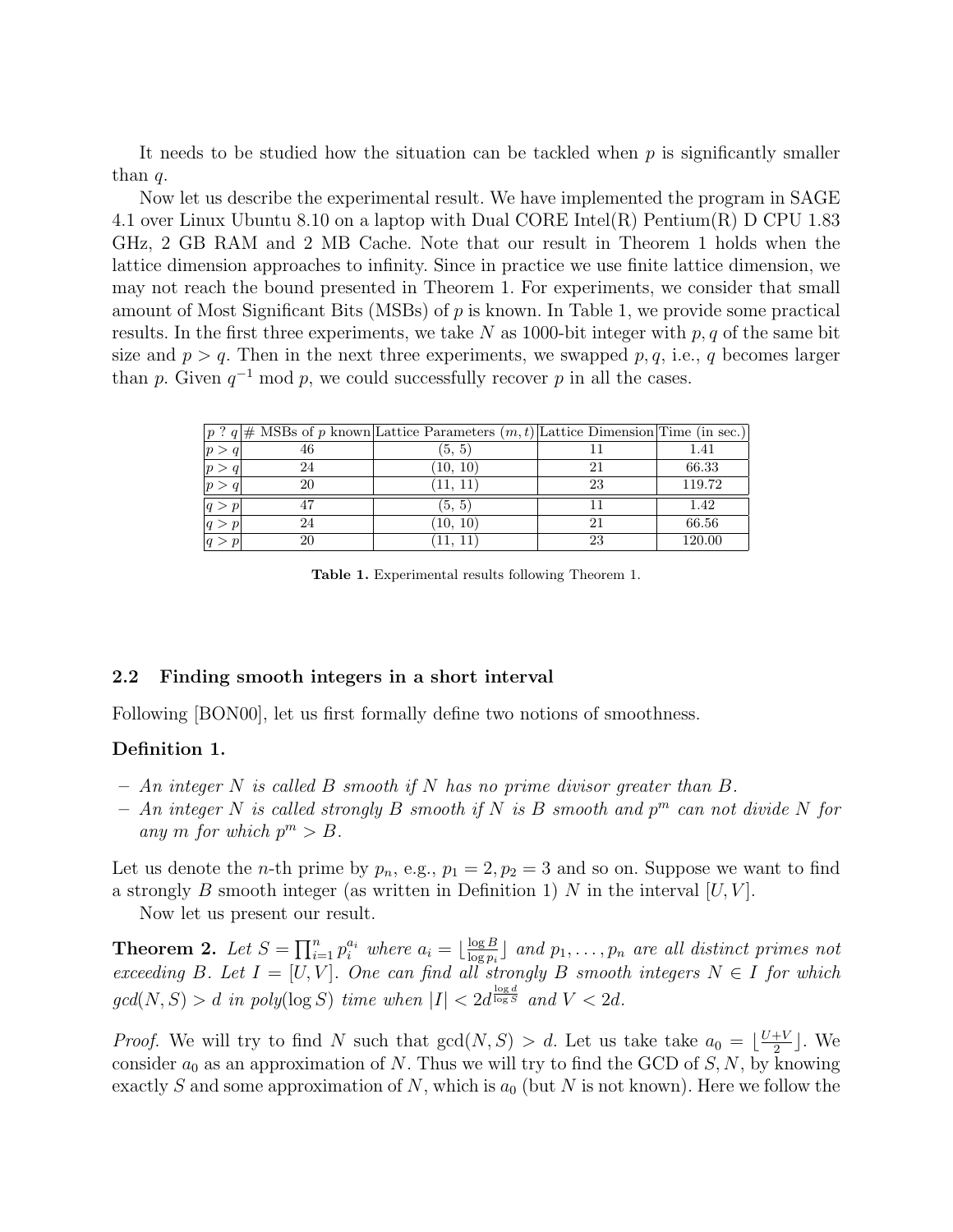idea of solving the Partially Approximate Common Divisor Problem (PACDP) as explained in [HOW01].

Let  $x_0 = N - a_0$ . We want to calculate  $x_0$  from  $a_0, S$ . Assume  $X = d^{\beta}$  is an upper bound of  $x_0$ . Let  $S = d^{\delta}$ . Using the same approach as in the proof of Theorem 1, we get the condition as

$$
\frac{(m+t)(m+t+1)}{2}\beta + \frac{m(m+1)}{2}\delta < m(m+t+1). \tag{6}
$$

Let  $t = \tau m$ . Then neglecting the terms of  $o(m^2)$  we can rewrite (6) as

$$
\frac{\beta}{2}\tau^2 + (\beta - 1)\tau + \frac{\beta}{2} + \frac{\delta}{2} - 1 < 0. \tag{7}
$$

Now, the optimal value of  $\tau$  to minimize the left hand side of (7) is  $\frac{1-\beta}{\beta}$ . Putting this optimal value in (7), we get  $\beta < \frac{1}{\delta}$ . Now  $\delta = \frac{\log S}{\log d}$  $\frac{\log S}{\log d}$ . So  $x_0$  should be less than  $d^{\frac{\log d}{\log S}}$ .

Thus, we get  $x_0$  and hence N in poly(log S) time. As,  $V < 2d$ , we have  $N < 2d$  (since  $U \leq N \leq V$ ). When  $gcd(N, S) > d$ , then  $gcd(N, S) = N$  as  $N < 2d$ . Hence N divides S, i.e., N is strongly B smooth.

|              |              |     |           | B $\log_2 d \log_2 (V-U)$ LD (Our), Time (sec.) LD ([BON00]), Time (sec.) |
|--------------|--------------|-----|-----------|---------------------------------------------------------------------------|
| $ 1000 $ 450 |              | 130 | 36, 15.51 | 32, 21.33                                                                 |
|              | $ 1000 $ 496 | 156 | 29, 3.77  | 26, 8.06                                                                  |
| $ 1000 $ 496 |              | 161 | 45, 36.88 | 41, 64.71                                                                 |

Table 2. Comparison of our experimental results with that of [BON00]. We have implemented the ideas of [BON00] for experimental comparison. LD denotes Lattice Dimension.

Asymptotically, our result is 8 times better than that of [BON00, Theorem 3.1], as that bound was  $|I| < \frac{1}{4}$  $\frac{1}{4}d^{\frac{\log d}{\log S}}$ . We present a few experimental results, where we find improved outcomes (in terms of execution time) using our strategy than that of [BON00]. One should also note, that the method of [BON00] requires the implementation of CRT on several primes, which is not included in the time mentioned in Table 2. Our strategy using the idea of [HOW01] does not require such computation.

#### 2.3 Factorization of  $N$  when a multiple of  $d$  is known

In this section we analyse how  $N$  can be factorized when a large multiple of  $d$  is available.

**Theorem 3.** Let d be order of N and ed  $\langle N^2 \rangle$ . Suppose a multiple of the decryption exponent d, say  $\mu d$  is known. Then one can factor N deterministically in e·O(log N) time when  $\mu < N$ .

*Proof.* We have  $ed = 1 + k(N + 1 - p - q)$ . Since  $k < e$ , one can try every integer in [1, e - 1] as k. Let,  $d_0 = \frac{1+kN}{e}$  $\frac{kN}{e}$ . Then  $|d_0 - d| = \frac{k(p+q-1)}{e} < p + q$ . Since  $p + q = O(q)$ . √ N), one can find the bits in the most significant half of  $d$  in  $e$  many trials.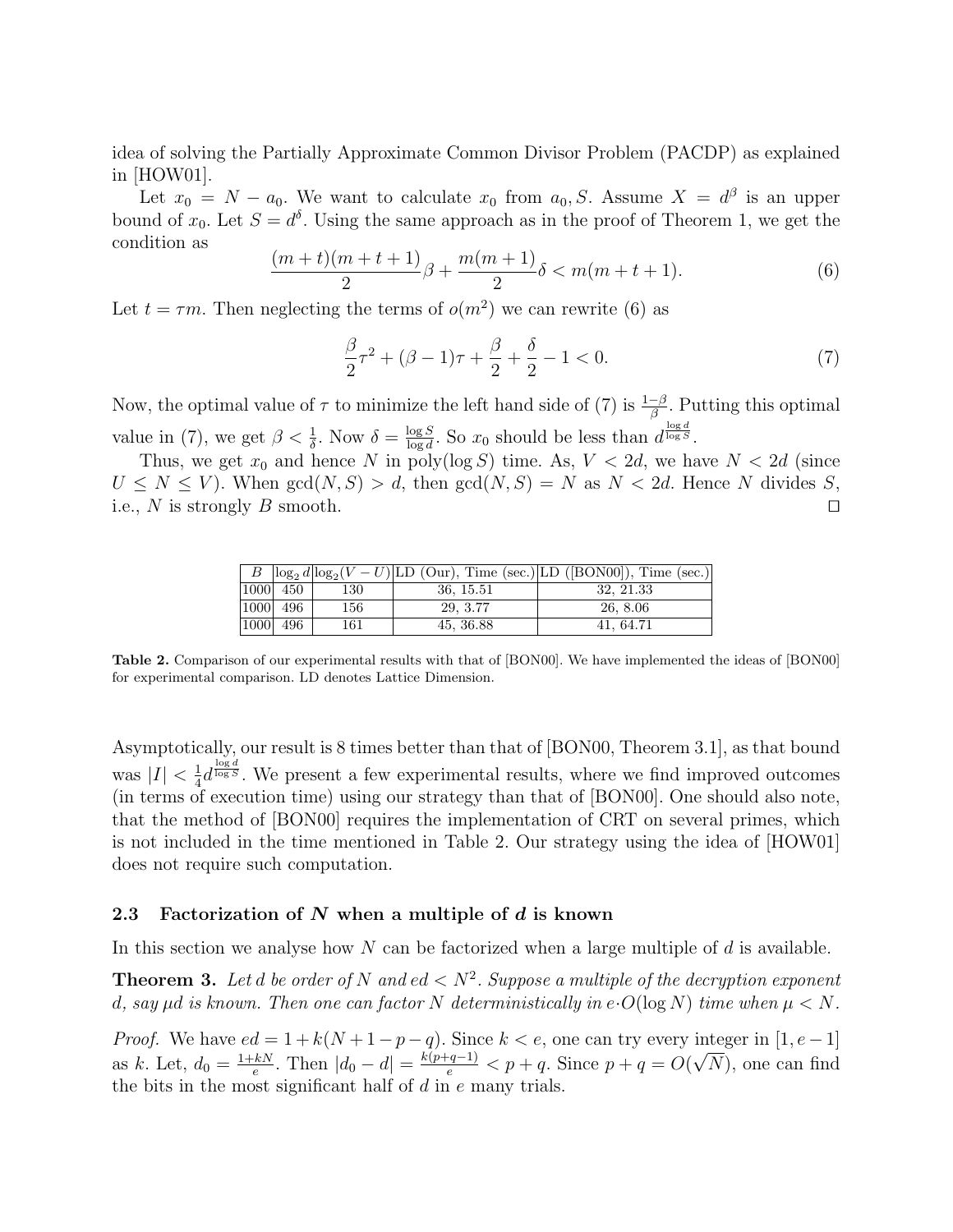Let  $x_0 = d_0 - d$ , i.e.,  $|x_0|$  < √ N. Further  $\mu d$  is known. From  $\mu d$  and  $d_0$  we try to find out d following the solution strategy of the Partially Approximate Common Divisor Problem (PACDP) [HOW01].

Let  $\mu \approx N^{\alpha}$ . Using the same approach as in the proof of Theorem 1, we get the condition as

$$
\frac{(m+t)(m+t+1)}{2}\frac{1}{2} + \frac{m(m+1)}{2}(1+\alpha) < m(m+t+1). \tag{8}
$$

Let  $t = \tau m$ . Then neglecting the terms of  $o(m^2)$  we can rewrite (8) as

$$
\frac{1}{4}\tau^2 - \frac{1}{2}\tau + \frac{1}{2}\alpha - \frac{1}{4} < 0. \tag{9}
$$

The optimal value of  $\tau$  to minimize the left hand side of (9) is 1. Putting this optimal value in (9), we get  $\alpha < 1$ . After finding d one can deterministically factor N using the idea of  $[COR07]$ .

For the experiments, we consider p, q of 500 bits each. We take  $e = 2^{16} + 1$ . Theoretically we should get results for  $\mu < N$ , i.e.,  $\mu$  can be of 1000 bits. In experiments, we could reach 940 bits for  $\mu$ .

|     | Bits of $\mu$ Lattice Parameters $(m, t)$ Lattice Dimension Time (in sec.) |    |        |
|-----|----------------------------------------------------------------------------|----|--------|
| 900 | (10, 10)                                                                   |    | 7.88   |
| 925 | (14, 14)                                                                   | 29 | 44.91  |
| 940 | (20, 20)                                                                   |    | 356.14 |

Table 3. Experimental results following Theorem 3.

# 3 Applications of finding Integer roots using the idea of [ELL06]

Next we consider a more general scenario when some approximation of a multiple of d is known. The approach presented in [ELL06] can be nicely exploited to this problem. Further, we also use the idea of [ELL06] to solve an instance of implicit factorization problem.

For the two results in this section, we need the following assumption.

Assumption 1 Consider a set of polynomials  $\{f_1, f_2, \ldots, f_i\}$  (i  $\geq n$ ) on n variables having the root of the form  $(x_{1,0}, x_{2,0}, \ldots, x_{n,0})$  after lattice reduction using the idea of [ELL06]. Then we can collect the root  $(x_{1,0}, x_{2,0}, \ldots, x_{n,0})$  from  $f_1, f_2, \ldots, f_i$ .

#### 3.1 Factorization of N when an approximation of a multiple of d is available

We assume that an approximation of  $\mu d$  is known. Let,  $A = \mu d - z_0$  is known, where  $\mu \approx N^{\alpha}, z_0 \approx N^{\beta}$ . We first state the following result due to Boneh el. al. [BON98].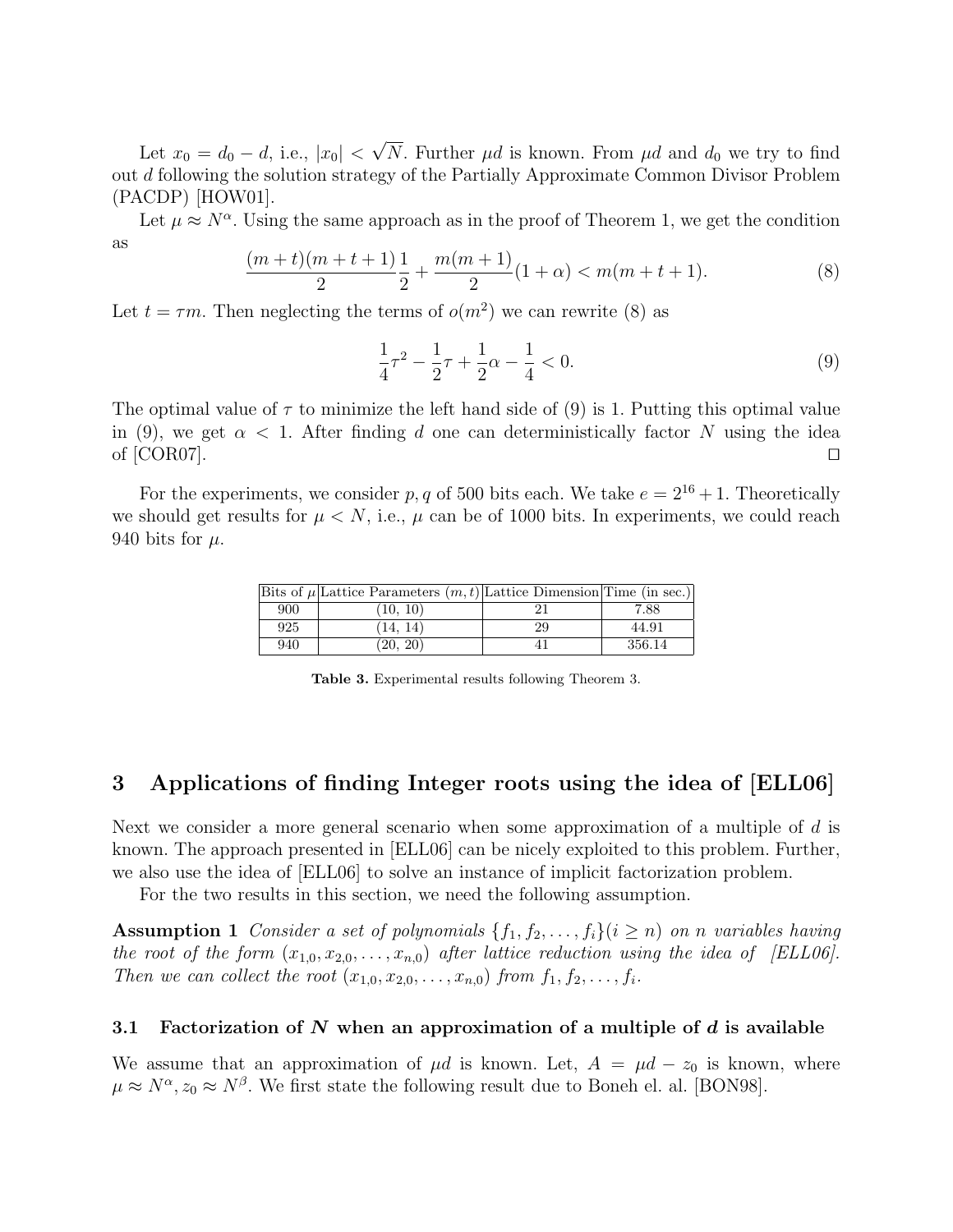Lemma 3. Let  $|p-q|>$  $\sqrt{N}$  $\frac{\sqrt{N}}{4}$  and  $e < \frac{N^{\frac{1}{4}}}{8}$  $\frac{1}{8}$ . Given  $\frac{\log_2 N}{4}$  many bits of d in the positions  $\frac{\log_2 N}{4}$ to  $\frac{\log_2 N}{2}$ , one can deterministically factor N in  $e^2O(\log N)$  time.

Based on this, we get following result.

**Lemma 4.** Given  $e < \frac{N^{\frac{1}{4}}}{8}$  $\frac{q}{8}$ , d of  $O(N)$ ,  $|p-q| >$  $\sqrt{N}$  $\frac{\sqrt{N}}{4}$ ,  $\alpha < \frac{1}{2}$  and  $\beta - \alpha < \frac{1}{4}$ , one can deterministically factor  $N$  in  $e^2O(\log N)$  time.

*Proof.* Similar to the proof of Theorem 3, one can find find an integer  $d_0$  in e many trials such that  $|d - d_0| < \sqrt{N}$ . Since,  $\mu = N^{\alpha}$ , we have  $A \approx N^{1+\alpha}$ , considering  $d \approx N$  and  $|z_0| < |\mu d|$ . Let,  $\mu_1 = \lfloor \frac{A}{d_0} \rfloor$  $\frac{A}{d_0}$ . Then

$$
|\mu - \mu_1| \approx \left| \frac{A(d_0 - d) + z_0 d_0}{d d_0} \right| \approx N^{\alpha - \frac{1}{2}}.
$$

Thus, as long as  $\alpha \leq \frac{1}{2}$  $\frac{1}{2}$ , we have  $\mu = \mu_1$ . Now,  $\left|\frac{z_0}{\mu}\right|$  $\frac{z_0}{\mu}$  |  $\approx N^{\beta-\alpha} < N^{\frac{1}{4}}$  as  $\beta-\alpha < \frac{1}{4}$ . Then  $|d - \lfloor \frac{A}{\mu} \rfloor| \approx \lceil \frac{z_0}{\mu} \rceil < N^{\frac{1}{4}}$ . So, we find an approximation  $d_2 = \lfloor \frac{A}{\mu} \rfloor$  $\frac{A}{\mu}$  of d such that  $d, d_2$  matches every bits except lower  $\frac{\log_2 N}{4}$  bits. In such a situation, one can factor N using the method of [BON98, Theorem 3.3] in  $e^2O(\log N)$  time.

When  $\alpha > \frac{1}{2}$ , the approach of Lemma 4 cannot be used immediately. However, in such a situation, a heuristic solution is possible following the idea of [ELL06].

**Theorem 4.** Given e, N and  $\mu d - z_0$ , one can factor N in e  $\cdot O(\log N)$  time if  $\alpha^2 + 2\alpha\beta$  $3\beta^2 + 2\beta - 1 < 0$  and  $1 - \alpha - \beta \ge 0$ , under Assumption 1.

*Proof.* Let,  $x_0 = d - d_0$  and  $y_0 = \mu - \mu_1$ . Then, we have  $A = (d_0 + x_0)(\mu_1 + y_0) - z_0$ . Hence, we are interested to find the root of  $f(x, y, z) = A - (d_0 + x)(\mu_1 + y) + z$ , which is  $(x_0, y_0, z_0)$ . Let,  $X = \sqrt{N}$ ,  $Y = N^{\alpha - \frac{1}{2}}$ , and  $Z = N^{\beta}$ . Clearly, X, Y, Z are the upper bounds of  $(x_0, y_0, z_0)$ . Following the "Extended Strategy" of [ELL06, Page 274], we get

$$
S = \bigcup_{0 \le j_1 \le t} \{ x^i y^{j+j_1} z^k : x^i y^j z^k \text{ is a monomial of } f^m \},
$$

$$
M = \{ \text{ monomials of } x^i y^j z^k f : x^i y^j z^k \in S \}.
$$

It follows that,

$$
x^{i}x^{j}z^{k} \in S \Leftrightarrow \begin{cases} k = 0, \dots, m, \\ i = 0, \dots, m - k, \\ j = 0, \dots, m - k + t, \end{cases}
$$

and

$$
x^{i}x^{j}z^{k} \in M \Leftrightarrow \begin{cases} k = 0, \dots, m+1, \\ i = 0, \dots, m+1-k, \\ j = 0, \dots, m+1-k+t, \end{cases}
$$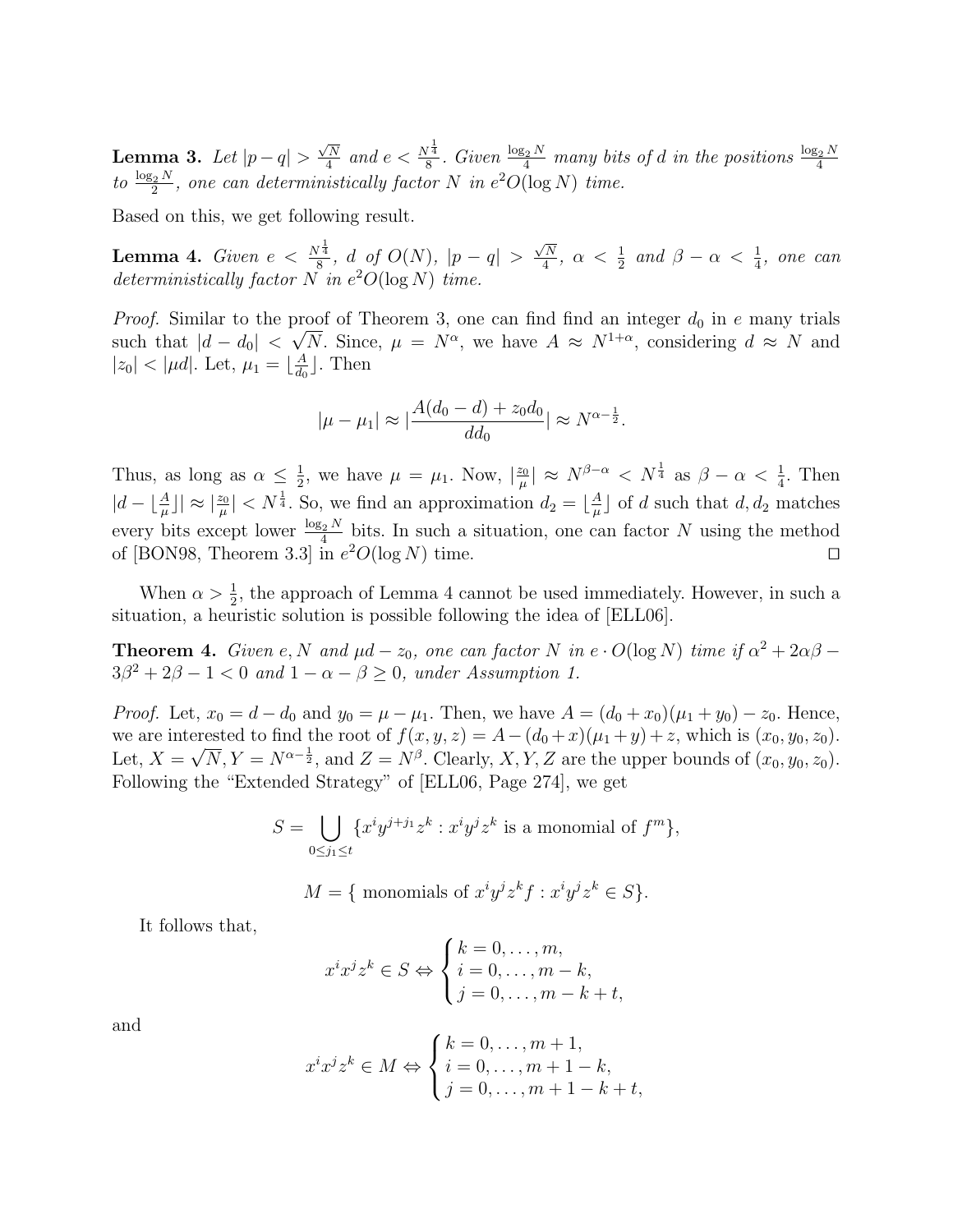We exploit t many extra shifts of y where t is a non-negative integer. Our aim is to find two more polynomials  $f_0, f_1$  that share the root  $(x_0, y_0, z_0)$  over the integers.

From [ELL06], we know that these polynomials can be found by lattice reduction if

$$
X^{s_1}Y^{s_2}Z^{s_3} < W^s,\tag{10}
$$

where  $s = |S|$ ,  $s_j = \sum_{x^{i_1} y^{i_2} z^{i_3} \in M \setminus S} i_j$ , for  $j = 1, 2, 3$ , and  $W = ||f(xX, yY, zZ)||_{\infty} \ge \mu_1 X =$  $N^{\alpha+\frac{1}{2}}$ .

One can check that

$$
s_1 = \frac{m^3}{2} + \frac{5}{2}m^2 + 4m + t + \frac{1}{2}m^2t + \frac{3}{2}mt + 2,
$$
  
\n
$$
s_2 = \frac{1}{2}m^3 + \frac{5}{2}m^2 + 4m + 3t + m^2t + \frac{7}{2}mt + \frac{1}{2}mt^2 + t^2 + 2,
$$
  
\n
$$
s_3 = \frac{1}{3}m^3 + \frac{3}{2}m^2 + \frac{13}{6}m + t + \frac{3}{2}mt + \frac{1}{2}m^2t + 1,
$$
  
\n
$$
s = \frac{1}{3}m^3 + \frac{3}{2}m^2 + \frac{13}{6}m + t + \frac{3}{2}mt + \frac{1}{2}m^2t + 1.
$$

Let  $t = \tau m$ , where  $\tau$  is a non negative real number. Neglecting the lower order terms and putting the values of  $X, Y, Z$  and the lower bound of W from (10), we get the condition as

$$
\frac{1}{2}\alpha\tau^2 + \frac{1}{2}\alpha\tau - \frac{1}{4}\tau^2 + \frac{1}{2}\tau\beta + \frac{1}{6}\alpha - \frac{1}{2}\tau + \frac{1}{3}\beta - \frac{1}{6} < 0. \tag{11}
$$

The optimal value of  $\tau$ , to minimize the left hand side of (11), is  $\frac{1-\alpha-\beta}{2\alpha-1}$ . Putting this optimal value, the required condition becomes  $\alpha^2 + 2\alpha\beta - 3\beta^2 + 2\beta - 1 \leq 0$ . Since  $\tau \geq 0$ , so we need  $1 - \alpha - \beta \geq 0$ .

That is, when these conditions hold, according to [ELL06], we get two polynomials  $f_0, f_1$ such that  $f_0(x_0, y_0, z_0) = f_1(x_0, y_0, z_0) = 0$ . Under Assumption 1, we can extract  $x_0, y_0, z_0$  in  $\log(\log N)$  time.

Now we describe a few experimental results and we consider that the primes are of 500 bits and  $e = 2^{16} + 1$ . In all the experiments, we observe that  $f, f_0, f_1$  are algebraically independent that support Assumption 1 and we could successfully collect the root using the method of resultants.

| $\alpha$ |                            | Lattice Parameters $(m, t)$ Lattice Dimension Time (in sec.) |     |       |
|----------|----------------------------|--------------------------------------------------------------|-----|-------|
|          | $0.63 \,   \, 0.2 \,   \,$ |                                                              |     | 2.58  |
|          | 0.55 0.39                  |                                                              | 40. | 41.79 |
|          | 0.65 0.2                   |                                                              | 40  | 51.89 |

Table 4. Experimental results following Theorem 4.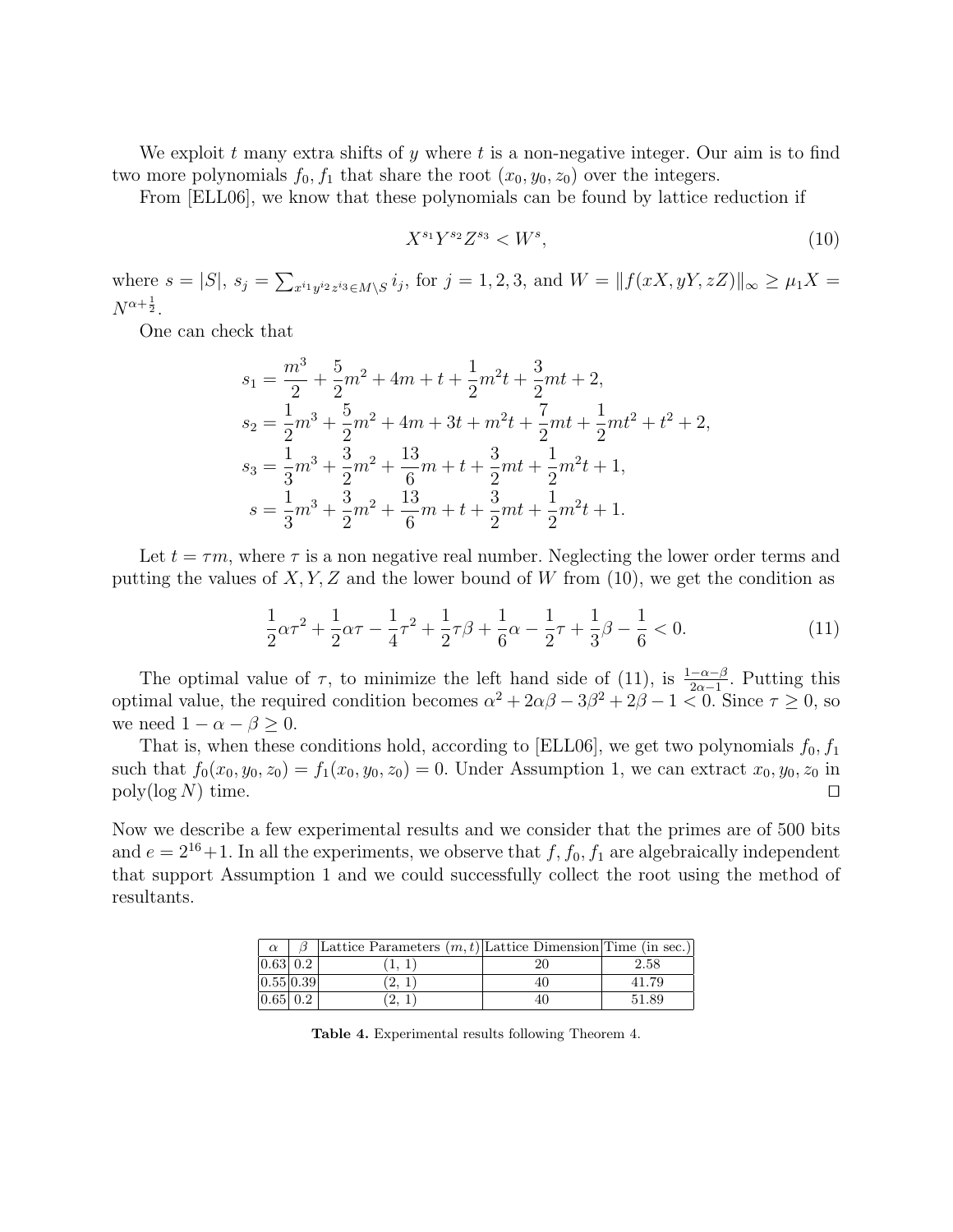#### 3.2 An instance of Implicit Factorization problem

Here we study a special case of the implicit factorization problem introduced in [MAY09]. Consider  $N_1 = p_1q_1, N_2 = p_2q_2$ , and  $N_3 = p_3q_3$ , where  $p_1, p_2, p_3$  and  $q_1, q_2, q_3$  are primes. It is also considered that  $p_1, p_2, p_3$  are of same bit size and so are  $q_1, q_2, q_3$ . We also assume that some amount of LSBs as well as some amount of MSBs of  $p_1, p_2, p_3$  are same. To the best of our knowledge, this is the first attempt to the solution of this instance.

**Theorem 5.** Let  $q_1, q_2, q_3 \approx N^{\alpha}$ . Consider that  $\gamma_1 \log_2 N$  many MSBs and  $\gamma_2 \log_2 N$  many LSBs of  $p_1, p_2, p_3$  are same. Let  $\beta = 1 - \alpha - \gamma_1 - \gamma_2$ . Then, under Assumption 1, one can factor  $N_1, N_2, N_3$  in polynomial time if  $10\alpha + 5\beta - 4 \leq 0$ .

*Proof.* It is given that  $\gamma_1 \log_2 N$  many MSBs and  $\gamma_2 \log_2 N$  many LSBs of  $p_1, p_2, p_3$  are same. Thus, we can write  $p_1 = N^{1-\alpha-\gamma_1}P_0 + N^{\gamma_2}P_1 + P_2$ ,  $p_2 = N^{1-\alpha-\gamma_1}P_0 + N^{\gamma_2}P_1' + P_2$  and  $p_3 = N^{1-\alpha-\gamma_1}P_0 + N^{\gamma_2}P_1'' + P_2$ . Thus,  $p_1 - p_2 = N^{\gamma_2}(P_1 - P_1')$ . Since  $N_1 = p_1q_1$  and  $N_2 = p_2q_2$ , putting  $p_1 = \frac{N_1}{q_1}$  $\frac{N_1}{q_1}$  and  $p_2 = \frac{N_2}{q_2}$  $\frac{N_2}{q_2}$ , we get

$$
N_1 q_2 - N_2 q_1 = N^{\gamma_2} (P_1 - P_1') q_1 q_2.
$$
\n(12)

Similarly, we have

$$
N_1 q_3 - N_3 q_1 = N^{\gamma_2} (P_1 - P_1'') q_1 q_3. \tag{13}
$$

Now, multiplying Equation 12 by  $N_3$  and Equation 13 by  $N_2$  and then subtracting, we get  $N_1N_3q_2 - N_1N_2q_3 - N^{\gamma_2}(P_1 - P_1')q_1q_2N_3 + N^{\gamma_2}(P_1 - P_1'')q_1q_3N_2 = 0.$ 

Thus we need to solve  $f'(x, y, z, w, t) = N_1 N_3 y - N_1 N_2 z - N_3 N^2 x y w + N_2 N^2 x z t = 0$ whose roots corresponding to  $x, y, z, w, t$  are  $q_1, q_2, q_3, P_1 - P_1', P_1 - P_1''$ . Since there is no constant term in f', we define a new polynomial  $f(x, y, z, w, t) = f'(x, y + 1, z, w, t)$  $N_1N_3 + N_1N_3y - N_1N_2z - N_3N^{\gamma_2}xyw - N_3N^{\gamma_2}xw + N_2N^{\gamma_2}xzt$ . The root  $(x_0, y_0, z_0, w_0, t_0)$  of f is  $(q_1, q_2-1, q_3, P_1-P'_1, P_1-P''_1)$ . The idea of modifying the polynomial with a constant term was introduced in [COR04, Appendix A] and later used in [ELL06] which we follow here.

Let X, Y, Z, W, T be the upper bounds of  $q_1, q_2 - 1, q_3, P_1 - P_1', P_1 - P_1''$  respectively. As given in the statement of this theorem, one can take  $X = N^{\alpha}, Y = N^{\alpha}, Z = N^{\alpha}, W =$  $N^{\beta}, T = N^{\beta}$ . Following the "Basic Strategy" of [ELL06, Page 274],

$$
S = \bigcup \{x^{i_1}y^{i_2}z^{i_3}w^{i_4}t^{i_5} : x^{i_1}y^{i_2}z^{i_3}w^{i_4}t^{i_5} \text{ is a monomial of } f^m\},\
$$
  

$$
M = \{\text{ monomials of } x^{i_1}y^{i_2}z^{i_3}w^{i_4}t^{i_5}f : x^{i_1}y^{i_2}z^{i_3}w^{i_4}t^{i_5} \in S\}.
$$

It follows that,

$$
x^{i_1}y^{i_2}z^{i_3}w^{i_4}t^{i_5} \in S \Leftrightarrow \begin{cases} i_3 = 0, \dots, m, \\ i_5 = 0, \dots, i_3, \\ i_4 = 0, \dots, m - i_3, \\ i_2 = 0, \dots, m - i_3, \\ i_1 = i_4 + i_5, \end{cases}
$$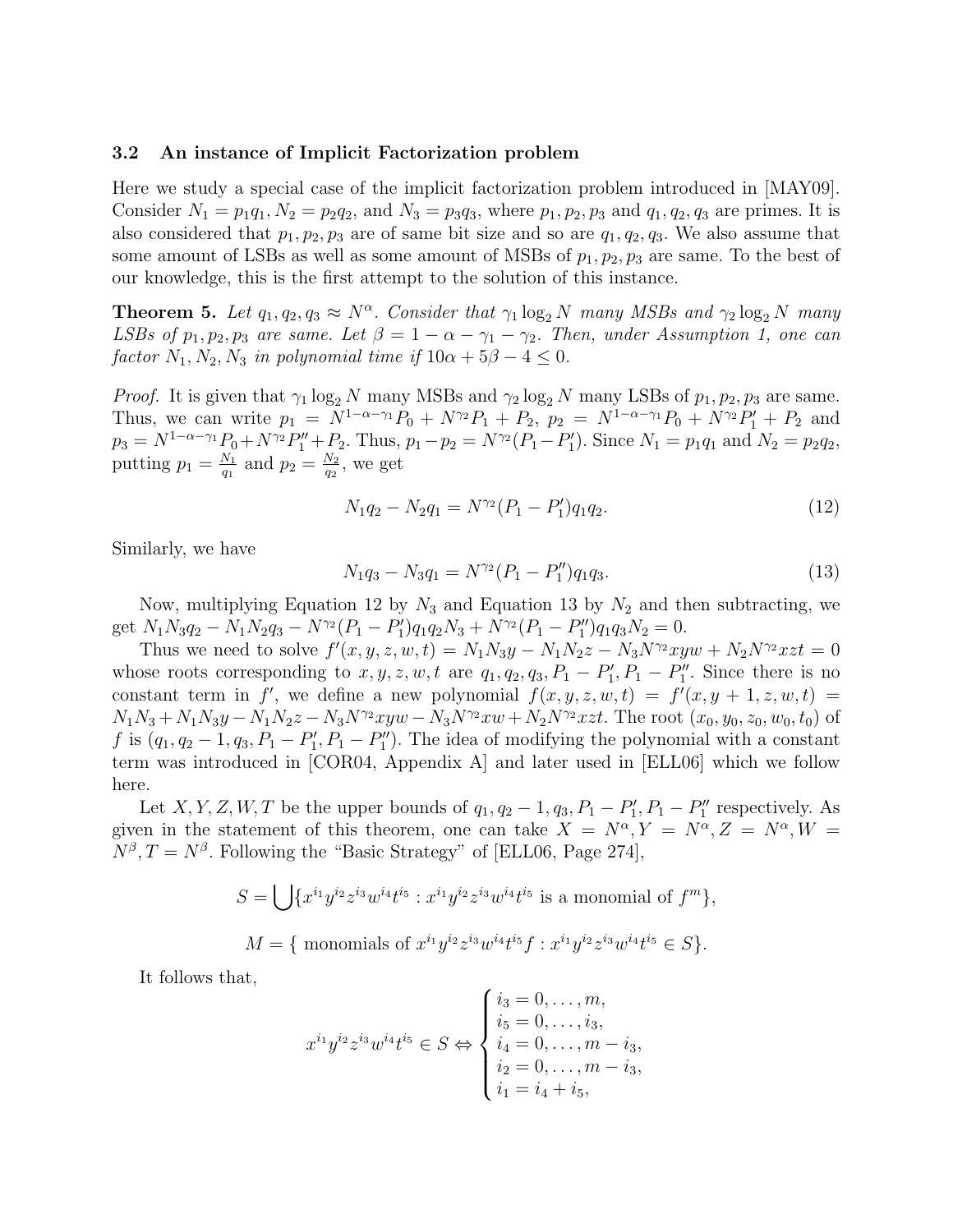and

$$
x^{i_1}y^{i_2}z^{i_3}w^{i_4}t^{i_5} \in M \Leftrightarrow \begin{cases} i_3 = 0, \dots, m+1, \\ i_5 = 0, \dots, i_3+1, \\ i_4 = 0, \dots, m+1-i_3, \\ i_2 = 0, \dots, m+1-i_3, \\ i_1 = i_4+i_5. \end{cases}
$$

From [ELL06], we know that these polynomials can be found by lattice reduction if

$$
X^{s_1}Y^{s_2}Z^{s_3}W^{s_4}T^{s_5} < W_1^s,\tag{14}
$$

where  $s = |S|$ ,  $s_j = \sum_{x^{i_1} y^{i_2} z^{i_3} w^{i_4} t^{i_5} \in M \setminus S} i_j$ , for  $j = 1, 2, 3, 4, 5$ , and  $W_1 = ||f(xX, yY, zZ, wW, tT)||_{\infty} \ge N_1 N_3 Y \approx N^{2+\alpha}$ . One can check that

$$
\begin{aligned} s_1 &= \frac{5}{24}m^4 + \frac{7}{4}m^3 + \frac{127}{24}m^2 + \frac{27}{4}m + 3, \\ s_2 &= \frac{1}{8}m^4 + \frac{13}{12}m^3 + \frac{27}{8}m^2 + \frac{53}{12}m + 2, \\ s_3 &= \frac{1}{6}m^4 + \frac{4}{3}m^3 + \frac{23}{6}m^2 + \frac{14}{3}m + 2, \\ s_4 &= \frac{1}{8}m^4 + \frac{13}{12}m^3 + \frac{27}{8}m^2 + \frac{53}{12}m + 2, \\ s_5 &= \frac{1}{12}m^4 + \frac{2}{3}m^3 + \frac{23}{12}m^2 + \frac{7}{3}m + 1, \\ s &= \frac{1}{12}m^4 + \frac{2}{3}m^3 + \frac{23}{12}m^2 + \frac{7}{3}m + 1. \end{aligned}
$$

Neglecting the lower order terms and putting the values of  $X, Y, Z, W, T$  as well as the lower bound of  $W_1$ , from (14), we get the condition as

$$
\frac{5}{12}\alpha + \frac{5}{24}\beta - \frac{1}{6} < 0 \text{ i.e., } 10\alpha + 5\beta - 4 < 0. \tag{15}
$$

That is, when this condition holds, according to [ELL06], we get four polynomials  $f_0, f_1, f_2, f_3$ such that

 $f_0(x_0, y_0, z_0, w_0, t_0) = f_1(x_0, y_0, z_0, w_0, t_0) = f_2(x_0, y_0, z_0, w_0, t_0) = f_3(x_0, y_0, z_0, w_0, t_0) = 0.$ Under Assumption 1, we can extract  $x_0, y_0, z_0, w_0, t_0$  in poly(log N) time.

Now we describe a few experimental results.

In Theorem 5, we consider the Assumption 1. Let us now clarify how it actually works. In the proof of Theorem 5, we consider that we will be able to get at least four polynomials  $f_0, f_1, f_2, f_3$  along with f, that share the integer root. In experiments we found more than 4 polynomials (other than  $f$ ) after the LLL algorithm that share the same root, and let us name them  $f_0, f_1, f_2, f_3$ . Let  $R(f, f_0)$  be the resultant of  $f, f_0$  and so on. We calculate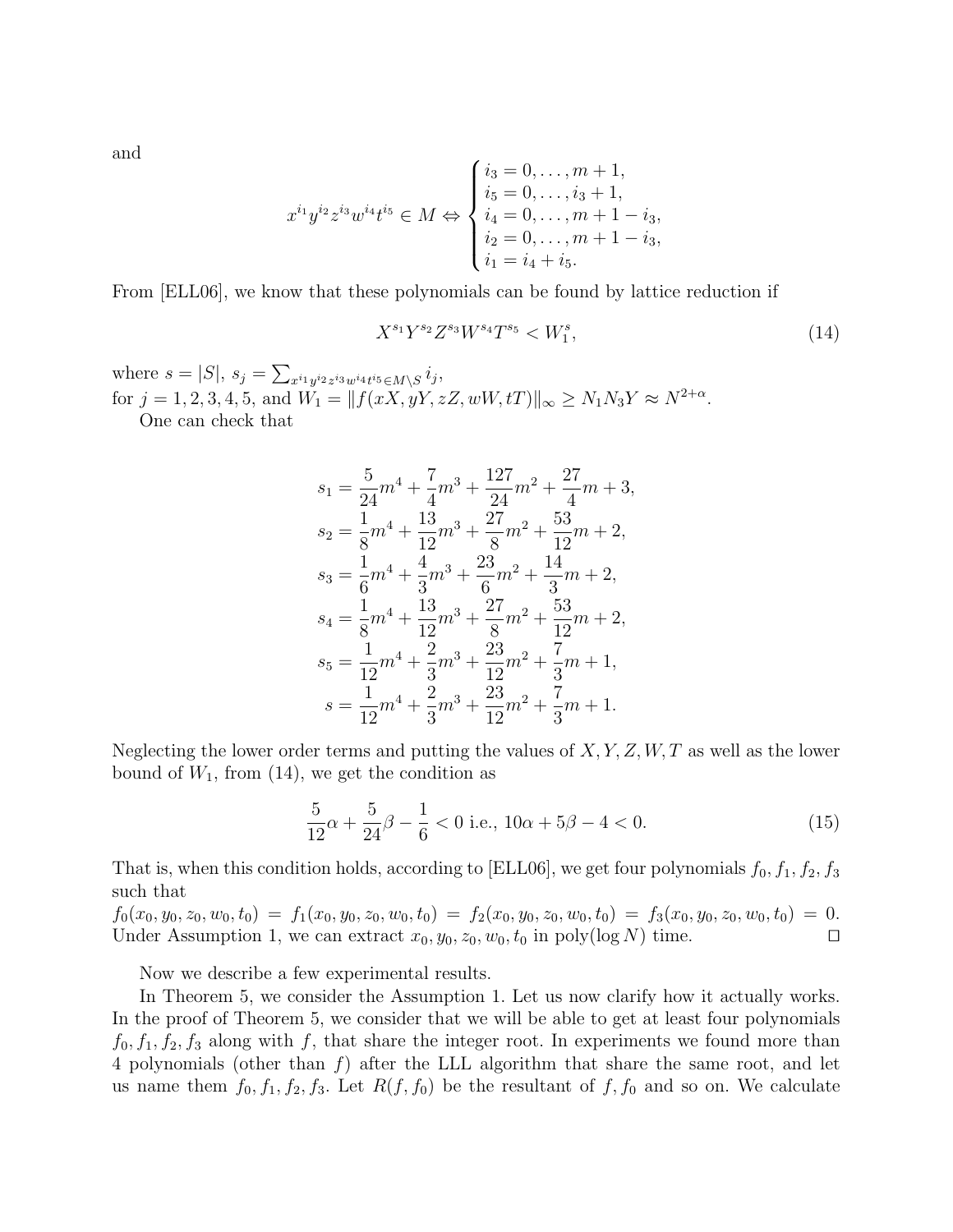| $\alpha$ | $\gamma_1$                                      | $\gamma_2$ | $ \beta$ (Theory) Time |           | $\beta$ (Experimental Values) |       |                                                              |       |
|----------|-------------------------------------------------|------------|------------------------|-----------|-------------------------------|-------|--------------------------------------------------------------|-------|
|          |                                                 |            | our                    | (in sec.) |                               |       | our $\vert$ [MAY09] $\vert$ [SAR09A] $\vert$ [FAU10] $\vert$ |       |
|          | $ 0.25 $ 0.2 $ 0.175 $                          |            | 0.3                    | 1.64      | 0.375                         | 0.372 | 0.383                                                        | 0.372 |
|          | $\vert$ 0.3 $\vert$ 0.225 $\vert$ 0.225 $\vert$ |            | 0.2                    | 1.55      | 0.25                          | 0.248 | 0.269                                                        | 0.246 |
|          | $ 0.35 $ $0.28 0.26 $                           |            | 0.1                    | 1.52      | 0.11                          | 0.125 | 0.151                                                        | 0.123 |

**Table 5.** Theoretical and experimental values of  $\alpha$ ,  $\beta$  for which  $N_1$ ,  $N_2$ ,  $N_3$  can be factored efficiently. Results using our technique are obtained with the lattice dimension 20.

 $f_4 = R(f, f_0), f_5 = R(f, f_1)$  and then  $f_6 = R(f_4, f_5)$ . We always find a factor  $-\frac{t_0}{\gcd(t_0, w_0)}w +$  $\frac{w_0}{\gcd(t_0, w_0)} t$  of  $f_6$ . In all the cases, we find  $\gcd(t_0, w_0) \le 2$ . After getting  $t_0, w_0$ , we define a new polynomial  $f_7(y, z) = f_4(y, z, w_0, t_0)$ . We always find a factor  $q_3y - q_2z + q_3$  of  $f_7$ . From this we can find  $(y_0, z_0) = (q_2 - 1, q_3)$ . Finally, putting the values of  $y_0, z_0, w_0, t_0$  in f, we obtain  $x_0 = q_1$ .

From Table 5 it may be noted that we get much better results in the experiments than the theoretical bounds. This is because, for the parameters we consider here, the shortest vectors may belong to some sub-lattice. However, the theoretical calculation in Theorem 5 cannot capture that and further, identifying such optimal sub-lattice seems to be difficult. This kind of scenario, where experimental results perform better than theoretical estimates, has earlier been observed in [ELL06, Section 7.1], too.

Our experimental results show that the total number of bits to be shared in the primes for implicit factorization is of similar order to the requirements in [MAY09,SAR09A,FAU10] for  $k = 3$ .

## 4 Conclusion

In this paper we use the method of finding approximate common divisor, as proposed in [HOW01], for approaching three problems. The first one is to show the deterministic polynomial time equivalence between factorization of the RSA moduli and finding  $q^{-1}$  mod p. To the best of our knowledge, this equivalence has not been studied earlier. We also do not find any trivial method to prove it. Next, we revisit the problem of finding smooth integers in an interval as explained in [BON00]. We find slightly improved results than that of [BON00] using the technique presented by [HOW01]. Further, using the technique of [HOW01], we identify how  $N$  can be factored when a multiple of the RSA secret exponent  $d$  is available.

We also exploit the technique of [ELL06] and solve two more problems in related areas. The first one is to show how N can be factored when some approximation of a multiple of the RSA secret exponent d is available. Next we consider an instance of the implicit factorization problem which has not been solved earlier.

## References

[BON98] D. Boneh, G. Durfee and Y. Frankel. Exposing an RSA Private Key Given a Small Fraction of its Bits. Available at http://crypto.stanford.edu/∼dabo/abstracts/bits of d.html. [last accessed 25 March, 2010].